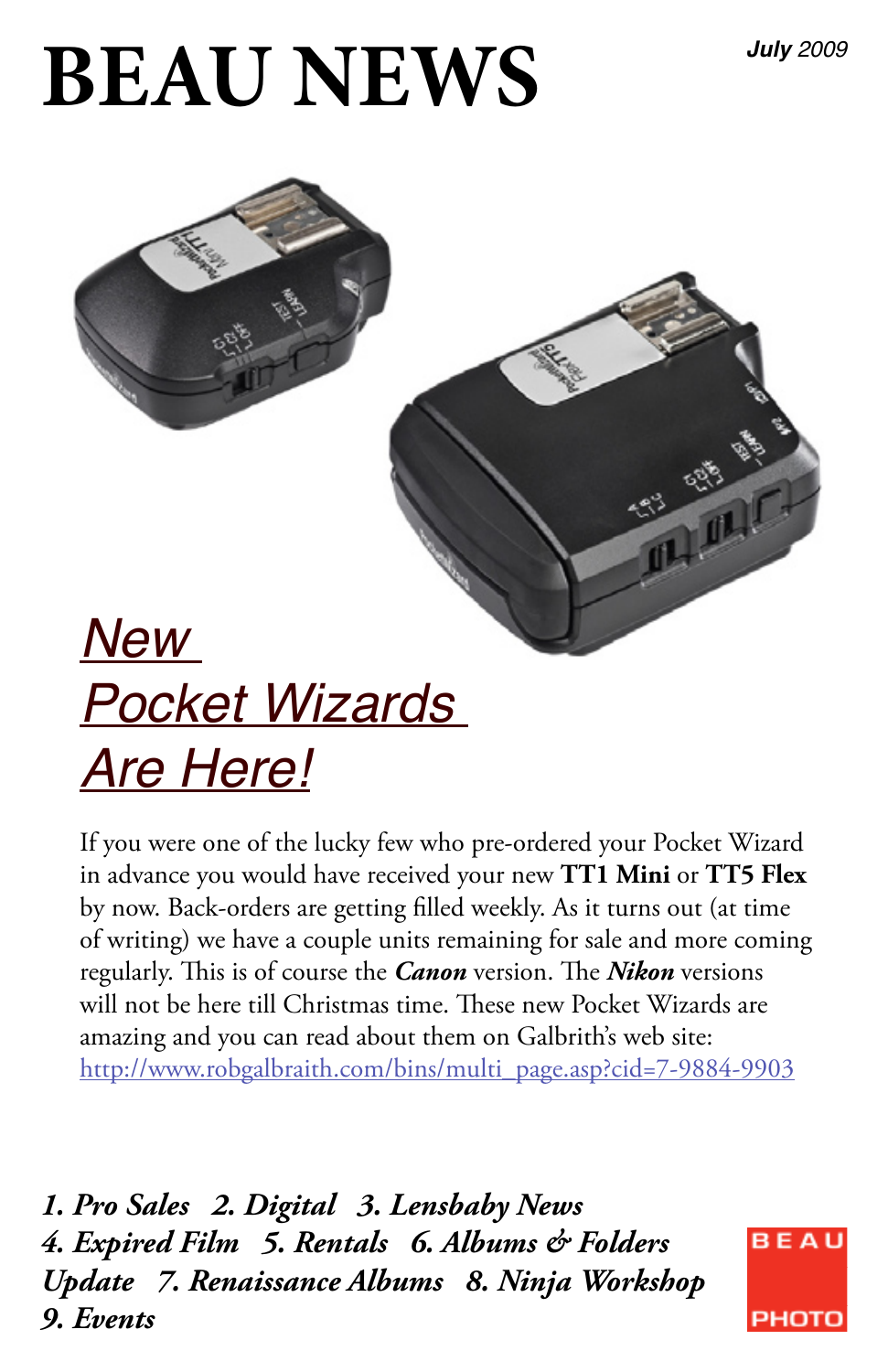## **1. PRO SALES** *Ken*

#### **Phase One at Ray's Studio**

**A big thank you to all who showed up for our Phase One event at Ray Lum's Studio.** It was a fun and informative evening and I believe everyone got a lot from the event. Walter from Phase One was as entertaining as ever. There was a great mix of both **CAPIC** and **PPABC** members, and we hope to have even more members out for the next event. We are planning to do another series of events in October, so please keep an eye out for them. Until then, there are some great deals on factory refurbished backs or trade up to a new back. Call me for up-to-date prices or to arrange a demo.

### **Great Deals From Phase One Just Announced!**

#### **Here is one of the "Super Summer" bundles:**

A refurbished **P 45+ back** with a **Phase One camera, 80mm lens plus a 75-150 zoom lens** is now on sale for **only \$22,990** CAD!! Regular selling price for the body, lens and back is \$25,332, and that is without the 75-150 zoom lens! *This is a fantastic deal.*

At the moment there is a strong inventory of the refurbished P 45+ units, but with a deal like this these will likely sell out. *Program runs until August 30th or while quantities are available.*

There are a few more deals on lens bundles and 4 X 5 bundles. Call or e-mail prosales@beauphoto.com for exact details.

## **2. DIGITAL** *Mike*

#### **Notes from the Field: Lenses**

Strictly speaking, this is not "digital" news, other than the fact that the lenses were used on a digital SLR, but since true digital news is a bit sparse right at the moment, and since I am a lens testing geek, well hey... *there you go.*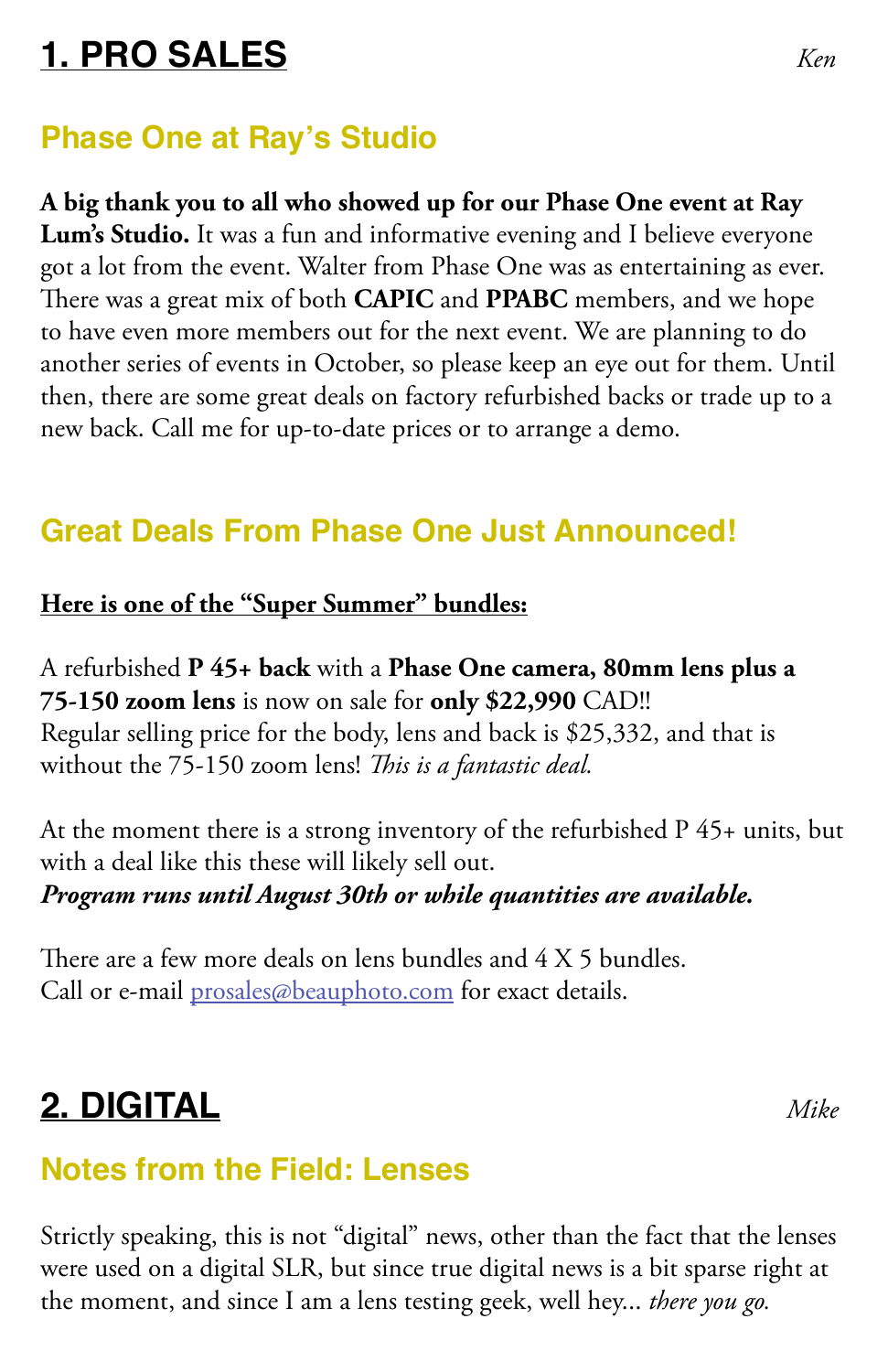#### **Canon TS-E 17mm f/4.0 Tilt-Shift (\$2,649)**

Sadly, we still do not have stock, nor has our rental lens arrived, however we did receive precisely one that was allocated to a lucky CPS customer. Equally lucky was the fact that this customer generously allowed me to shoot with his wonderful, and expensive, new lens a little (*you know who you are – thank you!*) and so here are a few notes from the brief testing I did. The lens is indeed quite a monster, big and heavy, but feeling extremely well made – it is an **'L' lens** after all. All the **tilt, shift, locking and focus** controls feel extremely smooth and well implemented. There is no hood available for it (yet?) and the front element is huge, bulging out and looking almost like a fisheye lens. It comes with a large, twist-on locking bayonet lens cap with a built-in "wrist-strap", which is probably very expensive to replace – so don't lose it!

Despite that huge bulging front element and lack of any sort of lens hood, the **anti-reflection coatings** (*Canon's newest high-tech SWC coatings*) are good enough that sun shining directly on the front element only causes a few small flare spots - there is no overall loss of contrast at all. Even with the sun full-on in the field of view, shadows remain dark, colours rich and vibrant with none of the associated contrast reducing "haze" that one might expect in a difficult shot like that. However if the sun is not in the field of view but still hitting the front element, I would nevertheless recommend flagging the lens if possible, on a critical shot, to eliminate any residual flare spots, small as they are.

The sharpness and resolution of this lens is truly extraordinary! On a fullframe Canon **EOS-5D Mark II**, shooting wide open at f/4 with the lens movements centered, the absolute corners of the frame are equally sharp as the center. This is absolutely stunning for a lens this wide and markedly better than any other lens (zoom or prime) in that focal length that I have ever tested from any 35mm manufacturer. Equally stunning is the fact that there is no visible chromatic aberration, none that I could see on the 5D Mark II (see below for comments on this with an EOS-50D). Distortion is visually nonexistent in my tests (although my shots were not ideal for determining this) so it may not be zero, and the "corner stretching" that one also gets at times with ultra-wide lenses was well controlled. Despite the fact that this lens is extremely wide, at full tilt, it is still capable of interesting limited depth-of-field shots as the one below. Also, the shot below had the sun shining right on the front element as well.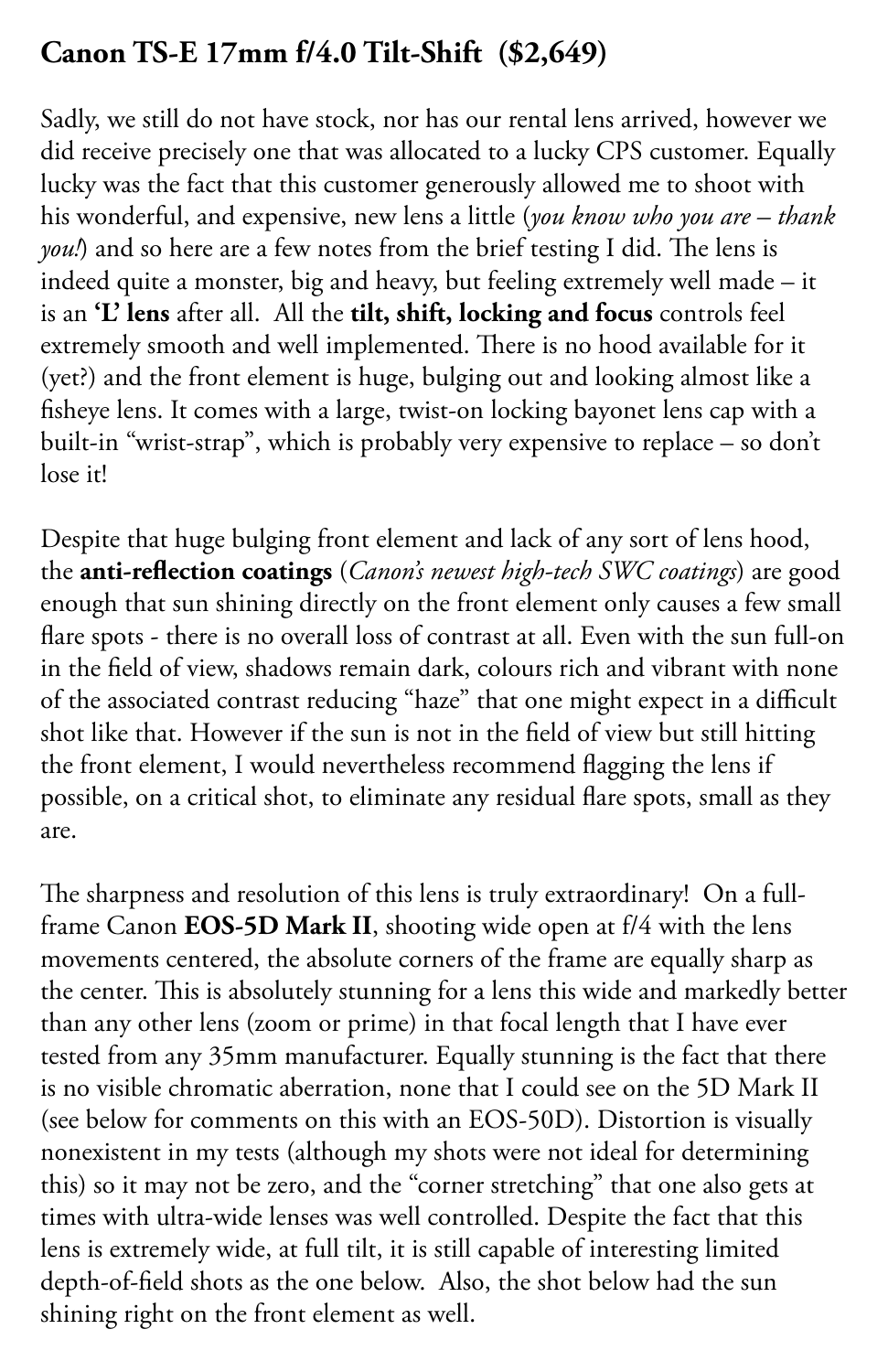

Another gratifying thing is that even on an EOS-50D, with its extremely high pixel density (equivalent to a fullframe sensor at around 40 megapixels), the lens still holds up brilliantly as far as resolution and sharpness. Keep in mind that there are many older

design 'L' lenses that perform very well on a full-frame camera like the 5D Mark II, but are actually not razor sharp on the EOS-50D – the high pixel density shows their limitations in resolving power. *It looks like Canon has planned for the future here and ensured that the lens will perform brilliantly on newer, higher megapixel sensors too.* The one thing that does become visible at the extreme pixel density of the 50D is just a hint of chromatic aberration, however it is just the barest hint. Still extraordinarily good performance here, especially for a 17mm lens, better than anything I've seen. Lastly, even on a crop sensor camera like the EOS-50D, the 17mm lens is still equivalent to a 27mm on a full-frame, so an eminently useful focal length for a tilt-shift lens.

*How does it perform at full shift?* Well I did not have time to try it much with tilts and shifts, but at full shift, on a 5D Mark II, the extreme corners were a little soft, even at f/11. However this softness was concentrated very much into the most extremely shifted corners, so I suspect at anything less that full shift, the corners would still be very sharp at f/11, probably even less. I believe that even at full shift on an EOS-50D, you might not notice any corner softness at all, due to the cropped sensor. *Lastly, even at full shift, there was virtually no chromatic aberration on the 5D Mark II – remarkable!* Given its ultra-wide-angle nature, this lens is virtually flawless in my opinion, especially considering it is also an extremely versatile tilt-shift, requiring a much larger image circle, and not just a fixed 17mm. It is expensive, but you'll likely not find a better ultra-wide lens at any price. I need to start saving to buy one of these for myself...

*And lastly* - *No,* I have not seen one of the new "version II" 24mm TS-E lenses yet. We are supposed to be getting one in soon, so watch for a review in next month's newsletter!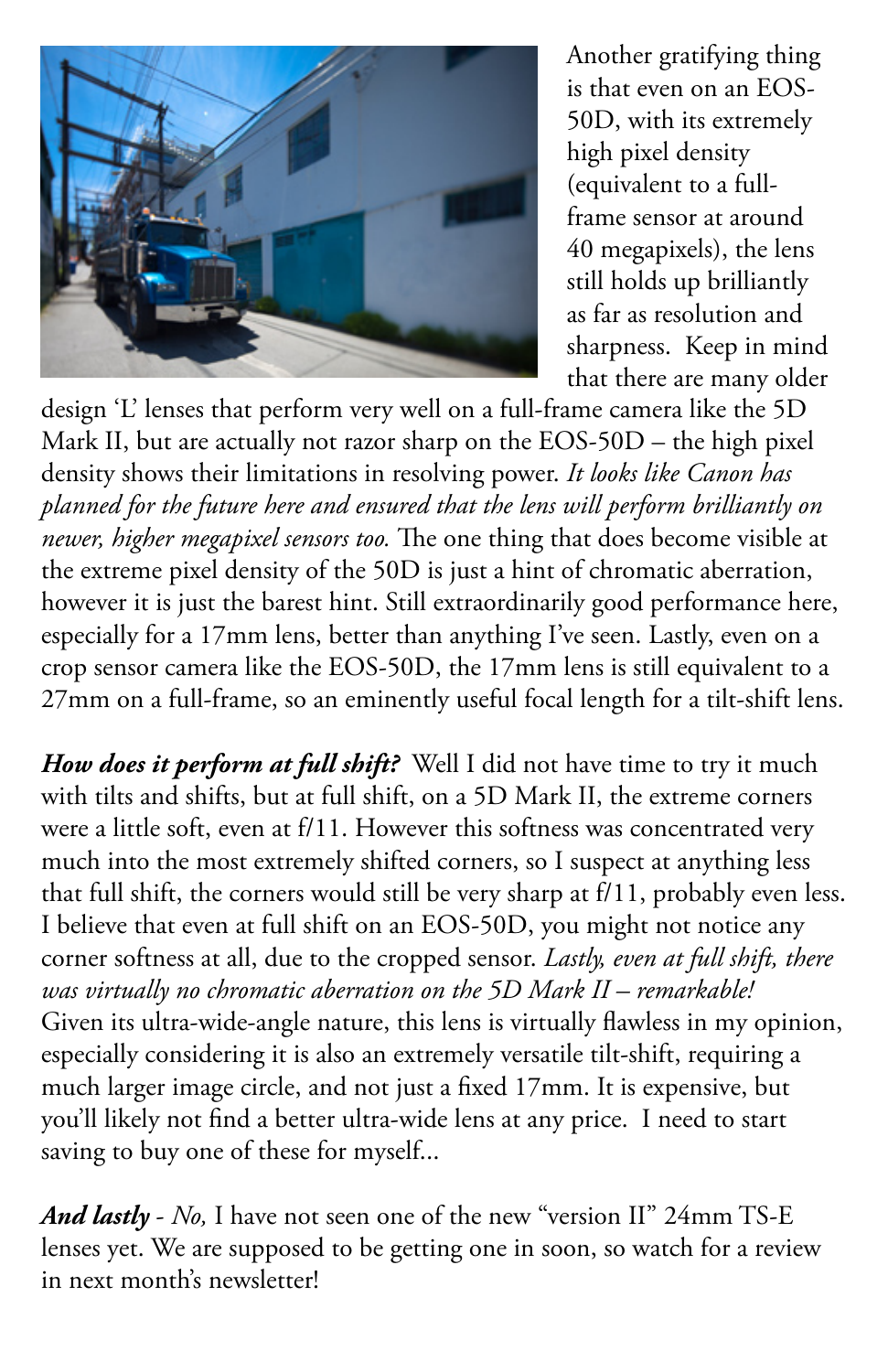#### **Canon EF 24mm f/1.4L II (\$1975)**

This new "version II" 24mm 'L' replaces the old one and promises to be a much higher quality performer. *Does it deliver on this promise? Oh yeah.*.. in fact, so much so, that I ended up buying one for myself a few months back, despite its high price! Well, high at least for a "hobbyist" that doesn't earn real money with his photography.

On a full-frame camera, center sharpness is flawless right from the get-go, wide open at f/1.4. The extreme corners are definitely a little soft at f/1.4 but already become very good beyond f/2, and once you get to f/5.6, they are superb. *Vignetting, which was a huge problem with the old 24mm, is now far reduced, becoming almost unnoticeable on a full-frame digital at f/4 and beyond.*

**Chromatic aberration is very well controlled** also although it is noticeable and may need fixing were you to make large prints. Luckily CA is fixed very easily with most modern raw converters (Lightroom, Photoshop, Aperture, Capture One etc.) so this is not much of a concern really. However it is interesting that the much wider, and presumably harder to design, 17mm TS-E is better in that regard.

**Flare is also very well controlled** (*with the same modern SWC coatings*), especially considering it is an f/1.4 lens with a gigantic front element. However, interestingly enough again, I actually believe the 17mm TS-E to be slightly superior. The fact that the 17mm is only an f/4 lens might have a lot to do with that however.

**"Bokeh"**, *or the quality (smoothness) of the out-of-focus blurred parts of a photo*, is also admirable for such a wide-angle lens. It does suffer from one flaw though, quite common on ultra-fast large aperture lenses, in that it shows *bokeh-chromatic-aberration* (**BCA**). If you have very high contrast outof-focus areas, you might see some blurry magenta fringing at one side of the plane of focus and green fringing on the other. This BCA is essentially impossible to fix in any sort of automated way, so I would qualify this as really the only optical flaw of any concern. *However most fast lenses exhibit this, so it is certainly not a unique flaw.* In addition, **once you stop the lens down, this BCA essentially disappears** – *it is only visible at the widest open f-stops.*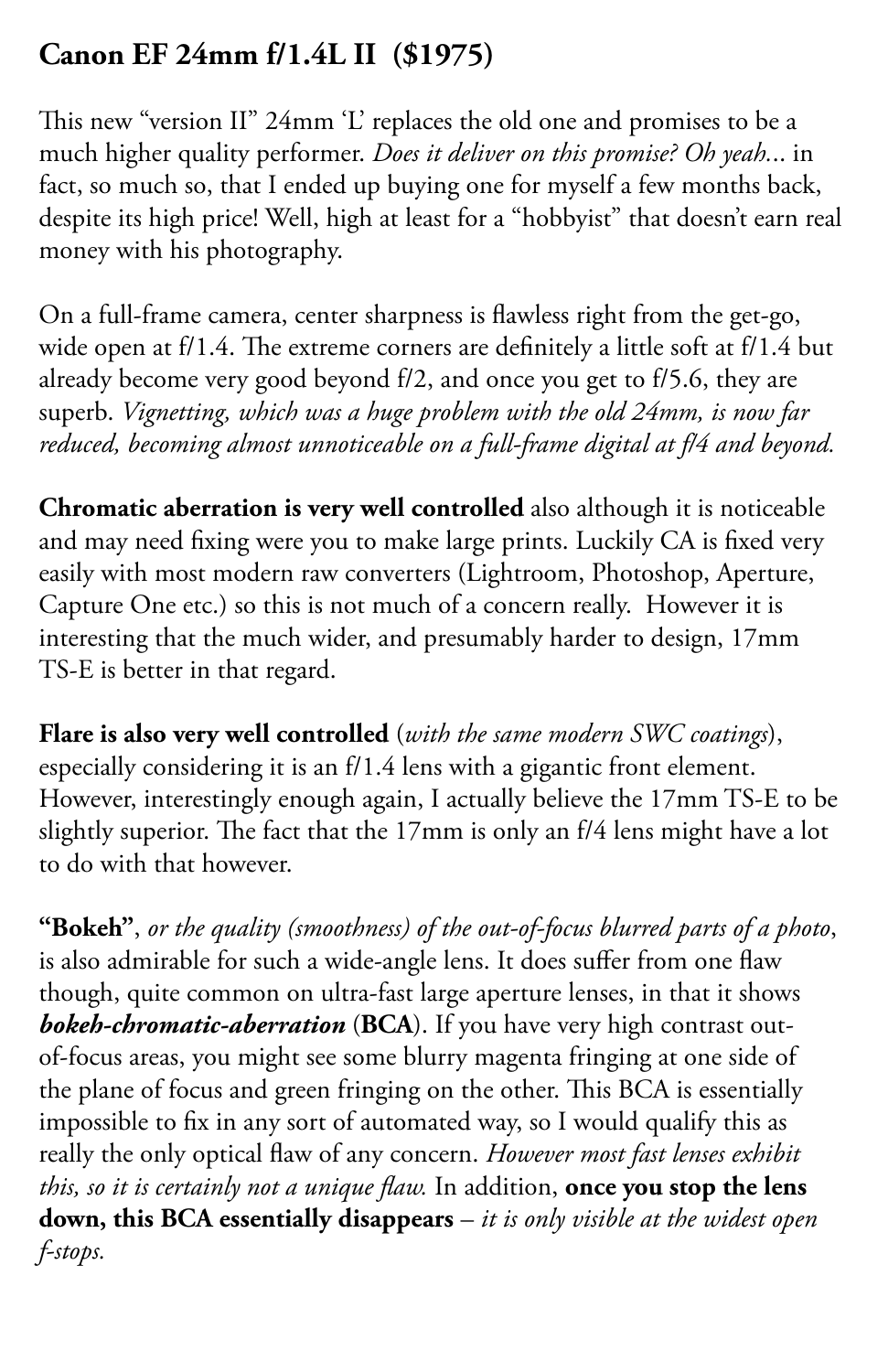

*Lastly*, sharpness on the high pixel-density EOS-50D is still exceptional, so *once again, Canon has designed this lens with the future firmly in mind.*  All these new 'L' lenses are very hard to come by, so if you decide you want one for yourself, don't hesitate to place

an order. There is a good chance you might be waiting a month or more for one to arrive...

## **3. Lensbaby News** *Jason*

Lensbaby has recently announced the **Lensbaby 0.42x Super Wide Lens attachment,** which converts your Lensbaby lenses from *50mm* to *21mm*. Specifically designed for compatibility with the *Lensbaby Optic Swap System,* this 0.42x

attachment is lighter and sharper than any



comparable product on the market. All you have to do is screw the 0.42x Super Wide onto the 37mm threads on the front of your Lensbaby lens then see your creative vision expand to the horizon! The 0.42x attachment also has a macro capability, allowing you to **focus as close as 2.75"** (*7 cm*) away from the front of your lens!!!

The Lensbaby 0.42x Super Wide Lens effectively eliminates diffusion when standard superwide angle conversion lenses are used with Lensbaby optics. It significantly reduces vignetting on crop sensor cameras, and will only vignette when tilted on full-frame cameras – most standard 0.42x super wide lenses vignette on full-frame cameras with the Lensbaby pointed straight ahead. *The Lensbaby 0.42x Super Wide Lens is compatible exclusively with all Lensbaby lenses using the Double Glass, Single Glass, Plastic, and Pinhole/Zone Plate optics as well as Lensbaby 3G and Lensbaby 2.0.* The Original Lensbaby requires a special adapter available from Lensbaby.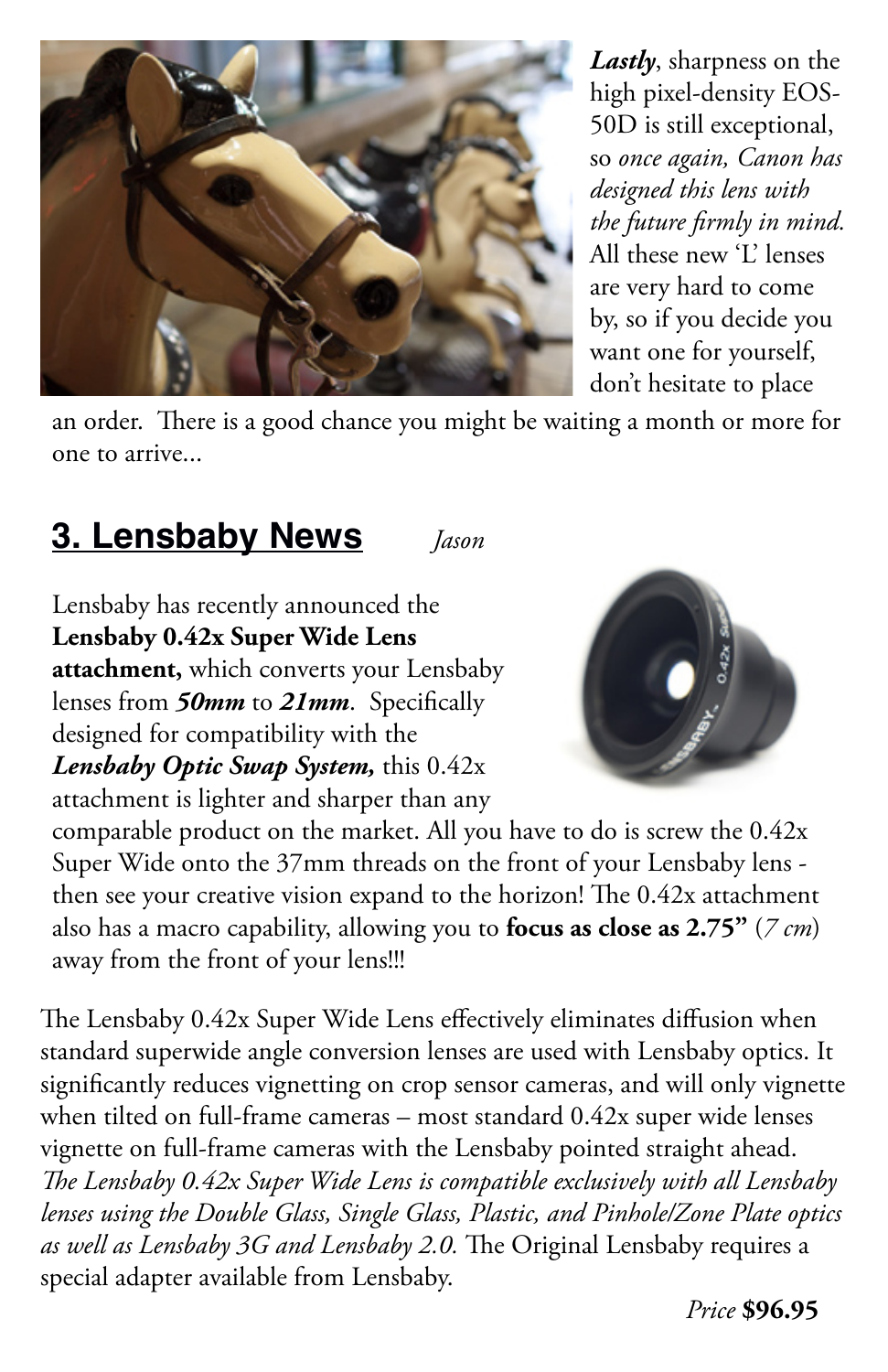# *Professional Digital Retouching Services*

*by Cindy Bury*

*Leave your retouching to Cindy! Nationally accredited in digital manipulation, Cindy Bury provides services from basic retouching to the removal of people, and creating virtual backgrounds. Each project is quoted on an individual basis and image privacy is assured.* 



*Before After*



*e-mail cindy@buryimages.com or call 604-312-9656*

## **4. Expired Film** *Dennis*

At our film department there is currently a great selection of expired color reversal film on sale, for *up to 50% off* the regular price. Don't miss out on this rare opportunity. Here is a list of expired film that is available:

Kodak **EPP 135-36** *| Jan 09* **EPP 120 propack** / *May 09* **EPP 4x5 (10 sheets)** / *May 09* **EPP 4x5 (50 sheets**) / *Jan 09* **EPN 4x5 (10 sheets)** / *Apr 09* **EPN 4x5 (50 sheets)** / *Apr 09* **EPY 64T 4x5 (50 sheets)** / *Jan 09* **E100vs 4x5 (50 sheets**) / *May 09* **Fuji RTP 64T (50 sheets)** / Sep 08

| Reg \$17.45  | Sale \$8.73   |
|--------------|---------------|
| Reg \$48.01  | Sale \$36.01  |
| Reg \$35.71  | Sale \$26.78  |
| Reg \$164.01 | Sale \$82.01  |
| Reg \$35.71  | Sale \$23.21  |
| Reg \$164.01 | Sale \$106.61 |
| Reg \$157.86 | Sale \$78.93  |
| Reg \$168.95 | Sale \$96.71  |
| Reg \$153.97 | Sale \$76.99  |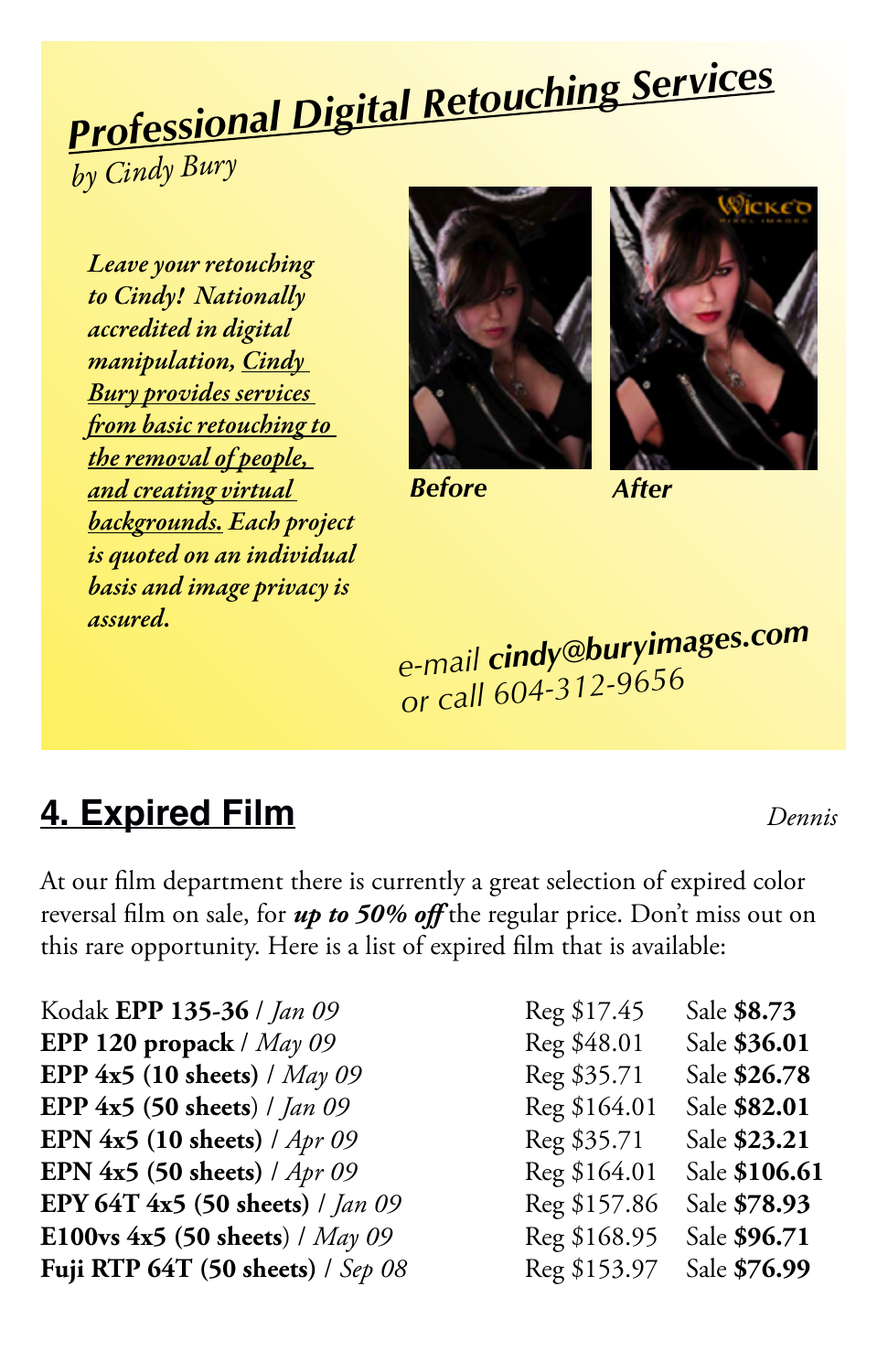## **5. Rentals** *Kathy*

We are well into the busy summer season here at Beau and this means weekends can be particularly busy, especially the lenses. If you have an event coming up that you need a lens for, make sure you book ahead. We have added a few more lenses to our ever expanding list - in **Nikon**, the **105mm macro** has arrived, we've added the **85mm 1.4** which is proving to be quite popular, and a **35mm f2** to fill that gap between 28mm and 50mm. As far as **Canon** goes, the rental department is having just as much trouble getting lenses as everyone else and we are still waiting for the new **TSE 17mm** and **24mm**, we do still have the older version of the **24mm TSE** if anyone needs it. We did get in a fun lens though - the **Canon MP-E 65mm f2.8 1-5X macro**. *It will do 5x life size!* It's amazing to see the detail in everyday objects you can get with this lens. It can be a little challenging to use, and it has an incredibly shallow depth of field, so if you rent it, give yourself some time to play with it before you shoot a job.

We are hoping to have the rental guide updated on the website early this month, the .pdf and the pages with equipment listings are a little out of date. So keep an eye on our website for the complete list of our new additions.

## **6. Albums & Folders Update** *Barb*

*Happy Canada Day!* Roll out those lazy, hazy, crazy days of Summer! (Remember your sunscreen!)

**The deluxe folder sample sets** are now ready to send. Let us know if you're interested in receiving one. (If you need a full catalogue set, please advise?)

Please remember that many of our Factories will be either experiencing a Summer 'slow down' or Vacation closure. **If you'll be needing anything 'Special' or 'Custom' ordered for presentation between July 15 and August 15, please confirm as soon as possible.** We'll make every effort to have your orders on hand when you need them. We appreciate your cooperation!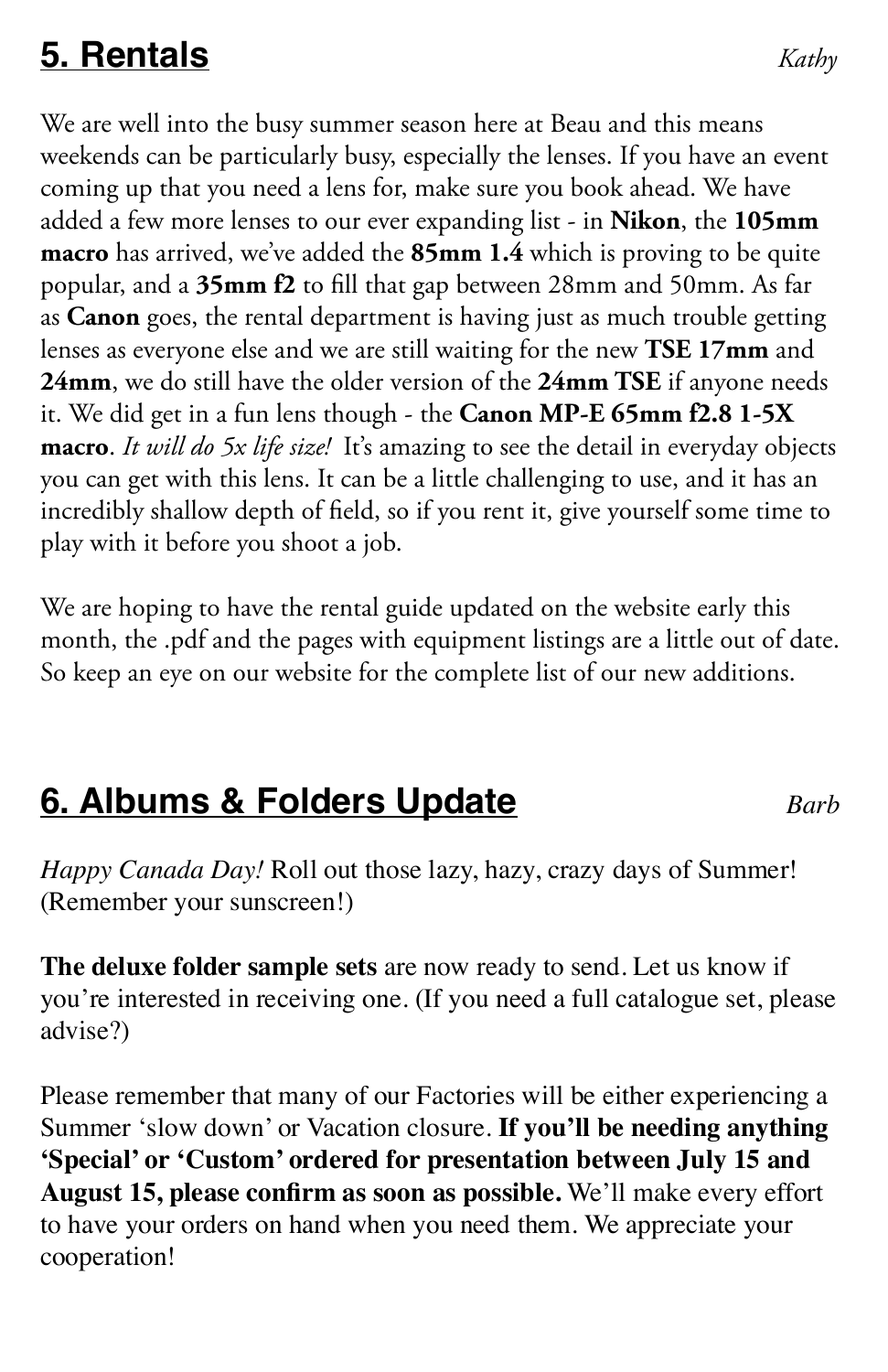## **7. Renaissance Albums** *Sarah*

Salut tout la monde, July already, summer is moving fast. Today everything looks all fresh and green in beautiful BC. Anyway onto album things. What news to tell for this month!

#### **20% off Digital 'Custom Albums' for July 2009 ONLY**

Yep, there will be a 20% discount off your 'digital custom albums' throughout the month of July. We have only just been informed of the offer (so apologies to those of you that have already FTP'd your orders before the offer comes into affect). **This only applies to those who order in July.**

For those of you in the EAST (Renaissance The Book) Your RTB albums will no longer be taking the long haul New York-Vancouver-Toronto route! As from today, for our Renaissance The Book clients in 'Ontario and further East', **we now have an address in the Toronto area for albums to get shipped directly. This should speed up your orders by about 1 week!** Linda is our Rep in Toronto and she will call you once your orders arrive to arrange for pick up or shipping. If you have any questions regarding this change please call or email me.

#### **Colour Match Calibration Kits for Digital 'Custom Albums'** ~

I have some good news for those of you who design your RTB 'Custom' digital albums (since you've been inquiring on how to 'calibrate your monitors to match the Renaissance Printer profile'). I have recently discovered that Renaissance carry 'Colour Match Calibration Kits' (although this is not mentioned in the catalogue). The Calibration Kits are now a new stock item at Beau for Renaissance customers. **This item comes at a small price of \$3.95 each**. The kit includes 1 CD containing colour kit images and printed colour cards.

And now.... **ALBUM RENTALS** - *A few of the Renaissance sample albums are coming back to us a little worse for wear so please remember to* **treat them as if they were your own***.* I will supply you with white gloves when renting just to keep them finger print free especially for the beautiful new Galleria 12 x 12 we have just recently acquired. It is a **maximum of 3 days** to rent the albums and we will be implementing the **\$10 a day fine** for late returns (summer season is a busy time and it is unfair to customers who have booked an album to show to potential clients only for it to be late . Sorry, no excuses!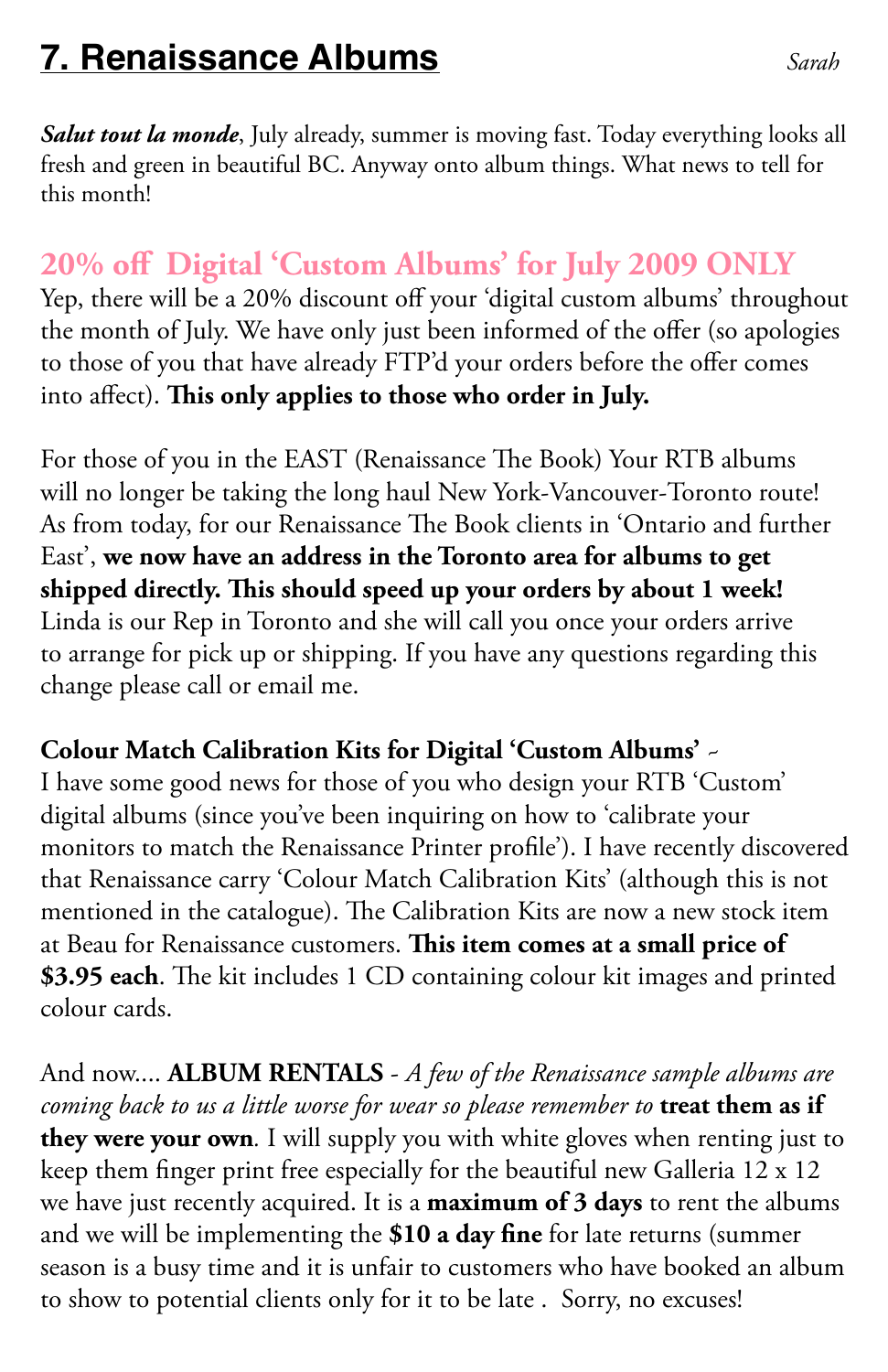

**WORKSHOP** 

Ninjas have a singular focus on perfecting and executing their art. In this amazing, one-day Ninja Workshop, learn to mesh your body, mind and camera into a spectacular force for

Join international award-winning photographers and educators, Dave & Quin Cheung from DG Studios, as they unveil the secret Ninja shooting and lighting techniques used to produce their signature epic imagery!

Included in the workshop, Dave & Quin will demonstrate how to create powerful products for your clients and take you behind the scenes on what DQ's goals are at every step of the process. From out of camera RAW files to finished album spreads, Ninja workshop will give you the next level of tools to empower you, your art, and ultimately, your business.

WHEN: Monday, July 27, 2009 9:30 AM - 5:30 PM

**WHERE: Langara College** 100 West 49th Avenue Vancouver, BC, Canada V5Y 2Z6

WHAT: Learn amazing fine art shooting and post-production techniques from international award-winning photographers Dave and Quin Cheung.

Includes lunch, sponsor goodie bag and an unbelievable amount of ninja street cred

**COST: \$400 USD** \$300 USD before July 1, 2009

For more information please visit w

**Sponsored By** 





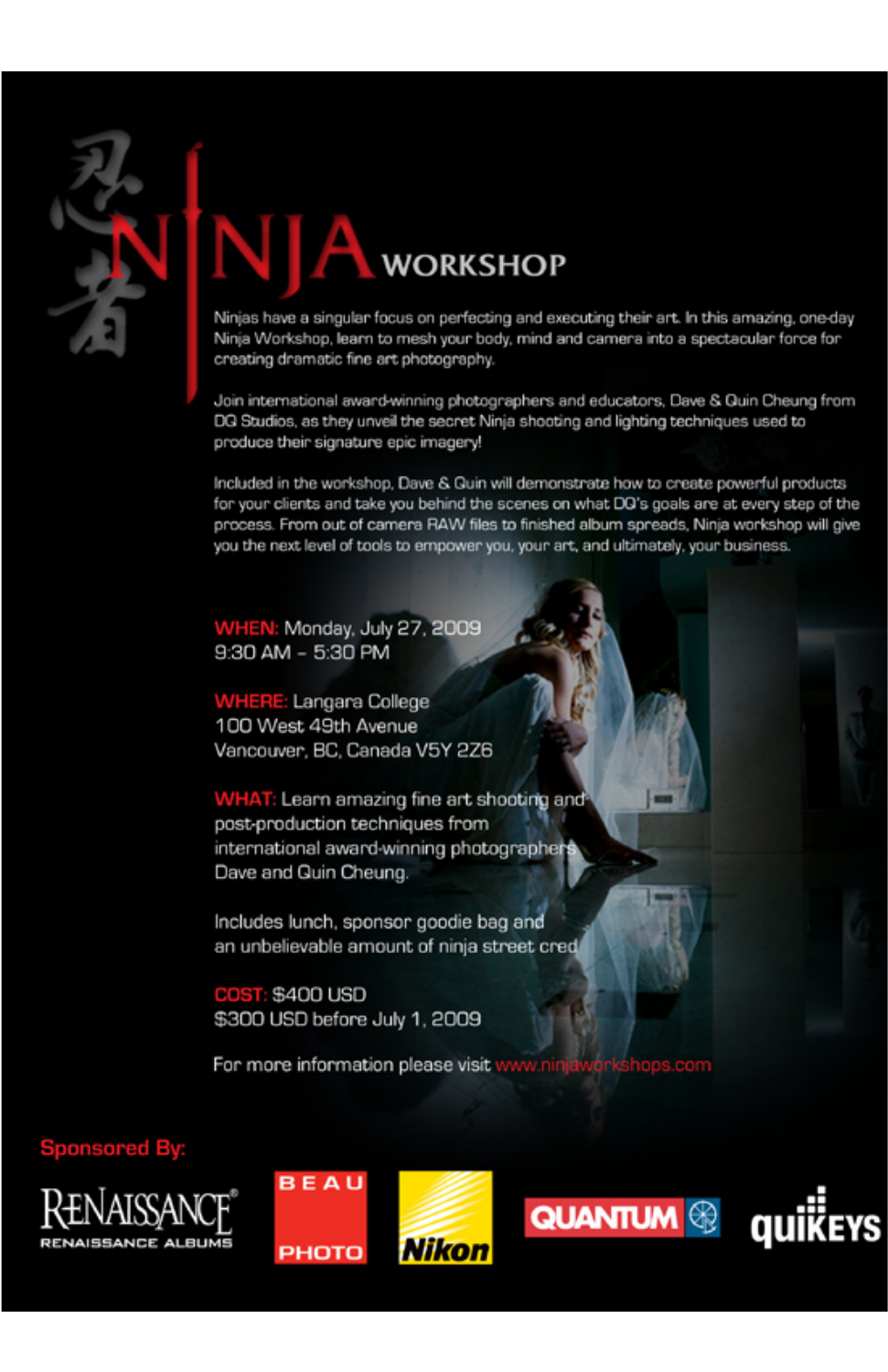## **8. Ninja Workshop**

*ONE DAY ONLY* Monday **27th July 2009** @ Langara College As some of you are aware there will be an incredible one day 'Ninja Workshop' covering aspects of fine art shooting and post-production techniques from international award winning photographers Dave and Quin Cheung of DQ studios.

#### **Included in the workshop.....**

David & Quin will demonstrate how to create powerful products for your clients and take you behind the scenes on what DQ's goals are at every step of the process. *From out of camera RAW files to finished album spreads, the Ninja Workshop will give you the next level of tools to empower you, your art and ultimately your business!*

For those of you that are already registered – **this won't be a shooting seminar, so cameras are not required.** Just bring something for note taking. I recommend if you are interested to Register early as spaces are limited. There is more information available at the following website: http://www.ninjaworkshops.com/

*WHEN*: **Monday, 27th July 2009 - 9:30 am - 5:30 pm** *WHERE*: **Langara College - 100 West 49th Avenue, Vancouver** *COST*: **\$400 Canadian**

*To register for the Ninja Workshop please contact:*  **Sarah at Beau Photo** – tel: **604-734-7771** or email: albums@beauphoto.com

#### *About Dave & Quin Cheung*

Dave & Quin Cheung are the visual artists behind DQ Studios and are also highly respected educators in the wedding photography industry. They have taught photographers from around the world on topics ranging from philosophy of wedding photography to business and sales structure. Being co-creators of the QuiKeys work flow system, Dave & Quin continue to innovate work flow solutions from shoot to album design.